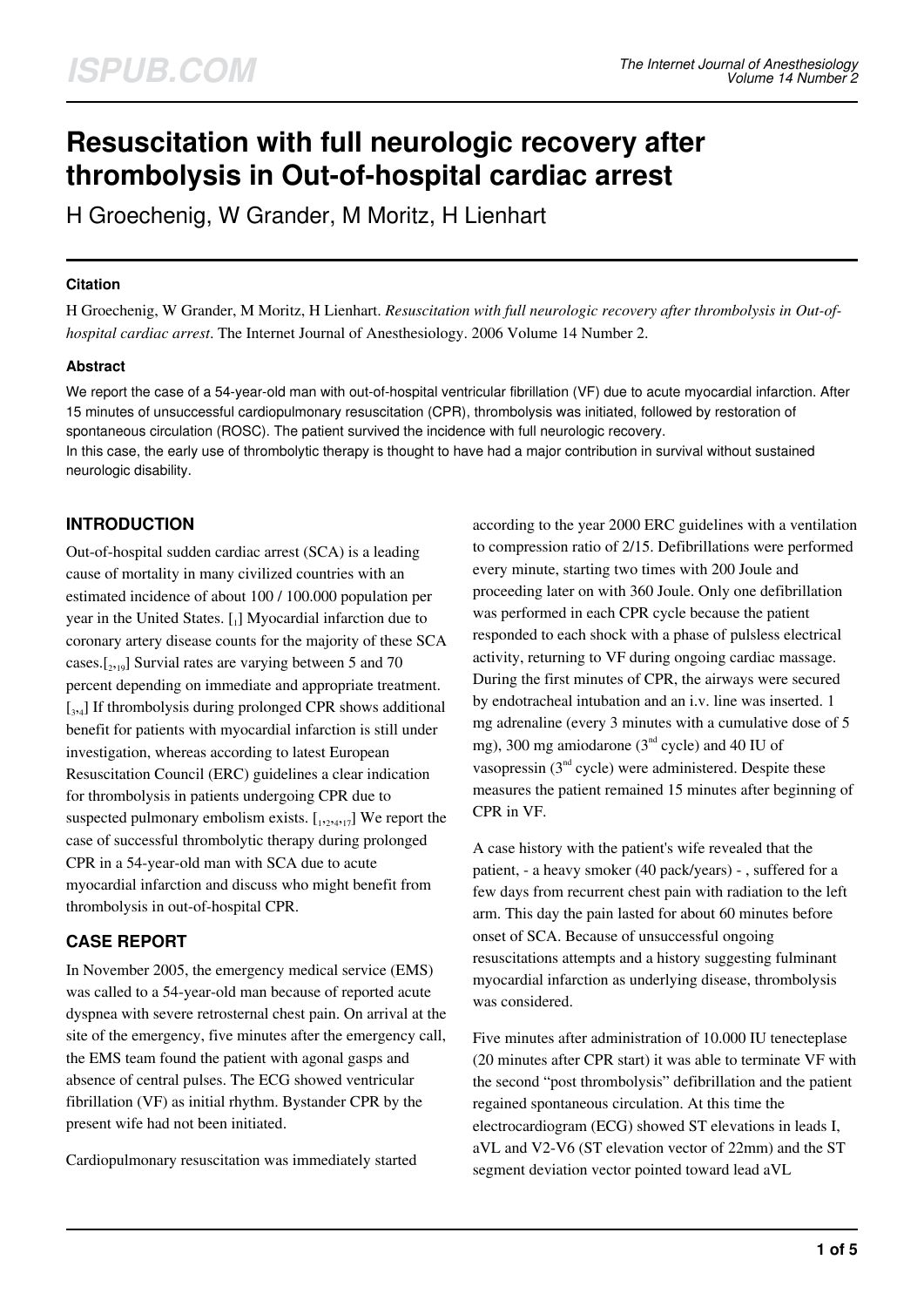suggesting extensive anterolateral infarction due to proximal LAD or CX stenosis (Fig. 1).

## **Figure 1**

Figure 1: ECG recorded short after ROSC showing large anterolateral myocardial infarction with ST elevations in leads I, aVL and V2-V6



Now the patient presented with severe cardiogenic shock and pulmonary edema (blood pressure 80/50 mm Hg, heart rate 100/min) necessitating the administration of vasopressors (dopamine perfusor with 10-15 µg/kg/min) and furosemide (40mg i.v.).

The patient was transported to the next coronary care unit (CCU) with percutaneous coronary intervention (PCI) facility and an affiliated department for cardiac surgery. During the transport to the hospital a marked improvement in patient's condition was observed resulting in decreasing vasopressor demand and full resolution of ST segment elevation. 30 minutes after administration of thrombolysis, the patient was admitted to the CCU with a stable blood pressure of 120/80 mm Hg and a near normal ECG showing no ST elevation but terminal T wave inversion in the anterolateral leads as direct signs of reperfusion (Fig. 2).

# **Figure 2**

Figure 2: ECG recorded 30 minutes after rescue thrombolysis showing full resolution of ST elevation with terminal T wave inversion in leads V5, V6



Therapeutic hypothermia was not performed and no bleeding complications occurred the following days. PCI showed single vessel disease with significant CX stenosis (Fig. 3) and treatment was performed with the placement of a drug

eluting stent.

## **Figure 3**

Figure 3: Coronary angiography showed single vessel disease with near total occlusion of the CX (white arrow) with TIMI flow grade 1. Perfusion of the LAD (black arrow) and RCA (not shown) were without pathological findings.



Because of aspiration pneumonia resulting in acute respiratory distress syndrome, the hospital stay was prolonged.

Despite the initially poor prognosis (no bystander CPR, unknown time of hypoxia, prolonged CPR), the patient finally showed full neurologic recovery assuming that in this case, thrombolytic therapy during out-of-hospital CPR might have contributed to the favourable outcome.

# **DISCUSSION**

In our case of out-of-hospital cardiac arrest, restoration of spontaneous circulation occurred after administration of thrombolysis in a patient suffering from cardiac arrest due to acute myocardial infarction.

A potential benefit of thrombolysis in cardiac arrest has been shown in several case series  $({}_{5567})$  and a retrospective out-ofhospital analysis  $\binom{8}{8}$ . In this study, 24h-survival-rate was higher in patients receiving thrombolysis during CPR, compared to patients without this intervention. These data have been confirmed by a prospective study, which also found higher short-time survival rates in patients undergoing out-of-hospital cardiopulmonary resuscitation when they were treated with thrombolysis and heparin.  $\binom{9}{9}$  In the TICAtrial, ROSC was more often seen in patients receiving 50 mg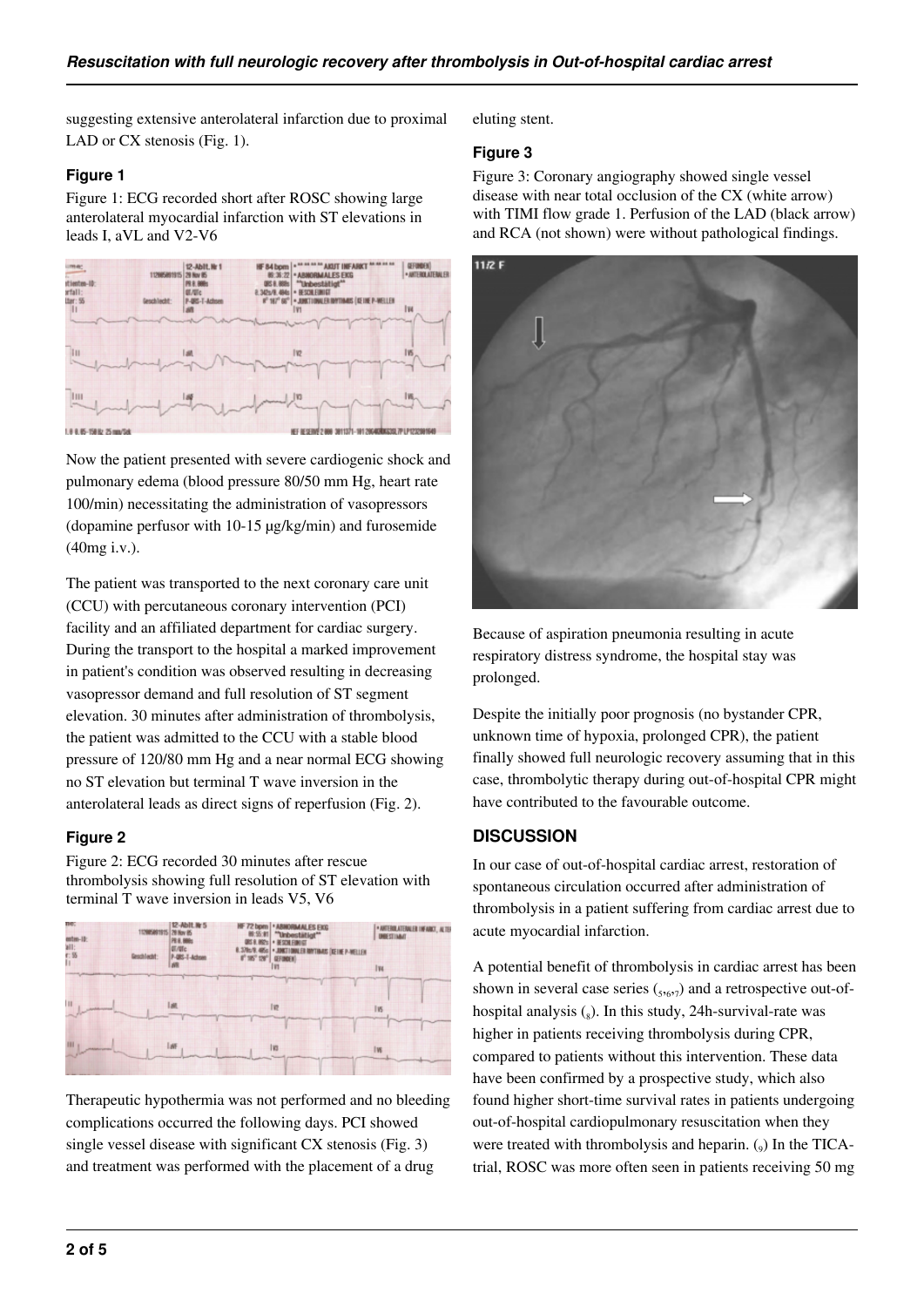of tenecteplase during ongoing CPR.  $_{10}$ ) However, the number of patients enrolled in this study was not enough to show any significance in short- or long-term survival.

A posthoc subgroup analysis of an international multicenter trial, comparing vasopressin and adrenaline in out-ofhospital cardiac arrest, showed higher hospital admission rates and a trend towards higher hospital discharge rates in patients with thrombolysis either during or short after cardiopulmonary resuscitation.  $\binom{1}{1}$ 

Several analysis of thrombolytic interventions either in outof-hospital- or in-clinical cardiac arrest showed no higher incidence of severe bleeding associated with thrombolysis.  $\binom{13,14}{}$  Accordingly, none of the above mentioned studies reported major complications caused by thrombolytic therapy during CPR.

The 2005 ERC guidelines on CPR recommend, that ongoing CPR should not be considered as a contraindication for a thrombolytic therapy.  $\binom{17}{17}$ 

The TROICA-study (Thrombolysis In Cardiac Arrest), which enrolled more than 1000 patients in many European countries  $\binom{n}{k}$ , has been designed to evaluate the benefit and eventual adverse effects of this intervention.

Possible effects of thrombolysis in cardiac arrest are thought to be present in major vessels and at the level of the microcirculation as well. On the one hand, a breakdown of blood clots in pulmonary and coronary arteries occurs, resulting in restoration of blood flow in these sections. On the other hand, thrombolytic therapy during experimental CPR in cats reduced significantly cerebral no-reflow areas and led to homogenous cerebral reperfusion in the early post-resuscitation period.  $\binom{15}{15}$  These findings are supported by data demonstrating that, after prolonged CPR, marked activation of blood coagulation with fibrin formation occurs, which is insufficiently reversed by endogenous fibrinolytic mechanisms.  $\binom{16}{16}$ 

The 2005 guidelines on CPR recommend the consideration of thrombolytic therapy only in suspected pulmonary embolism.  $_{17}$ ) Thrombolysis in this subgroup of cardiac arrest patients is deemed to be feasible and safe.  $\left( \frac{1}{7,18} \right)$  Before extension of this therapeutic approach on other patients suffering from SCA, a tight algorithm should be established, helping to identify patients who might benefit from this intervention. Variables of such an algorithm may be initial ECG-rhythm, age, medical history, time before initiation of

Basic Life Support (BLS), and eventual contraindications for a thrombolytic therapy. (Tab. 1)

### **Figure 4**

Table 1: Patient characteristics showing a trend towards better outcome with thrombolytic therapy during ongoing CPR.

| Characteristics                                                | References                                                                                |
|----------------------------------------------------------------|-------------------------------------------------------------------------------------------|
| initiation of BLS-CPR < 10 min. and / or<br>witnessed collapse | · Fatovic et al 10<br>· Stadlbauer et al 11<br>· de Rose et al <sup>21</sup>              |
| refractory VF/VT                                               | • Lederer et al 8<br>· Fatovic et al 10<br>· Stadelbauer et al 11<br>· Schreiber et al 23 |
| suspected pulmonary embolism or<br>myocardial infarction       | • Lederer et al 8<br>· Stadlbauer et 11<br>· Janata et al 18<br>· Scholz et al 24         |

Since cardiac arrest caused by thromboembolic diseases is often associated with ventricular fibrillation (VF)  $_{19}$ ), and thrombolysis during cardiac arrest with pulseless electrical activity has not been effective in one study  $\binom{20}{20}$ , VF or pulseless ventricular tachycardia should be a precondition for thrombolysis during CPR. Exceptions may be appropriate for patients with presumption of pulmonary embolism. Response time should be short (e.g. time interval from collapse to BLS max. 10 minutes) to avoid excessive brain ischemia resulting in adverse neurological outcome after prolonged CPR although thrombolysis might be effective even after long duration of cardiac arrest.  $\binom{21}{21}$ Medical history of the patient should be taken into account, but it must not be the unique basis for a "thrombolysis or not-decision".  $_{(2,19)}$  In a survey of 136 out-of-hospital cardiac arrest patients, the attending physicians judged the cardiac arrest in 76% of the cases to be of thromboembolic origin and recommended the administration of a thrombolytic in 61% of all patients.  $\binom{2}{2}$ 

In order to optimize post-intervention care of patients admitted to the hospital, clear orders for further treatment are helpful for physicians in the emergency department and coronary or intensive care units as well.

Finally, costs for this intervention must be encountered. For EMS-systems, refunding of thrombolytic agents has to be ensured since the administration of a single dose of thrombolysis often exceeds the fees for an EMS intervention.

# **CONCLUSION**

In conclusion, thrombolysis during out-of-hospital CPR might be a valuable treatment option for selected patients, as presented in our case.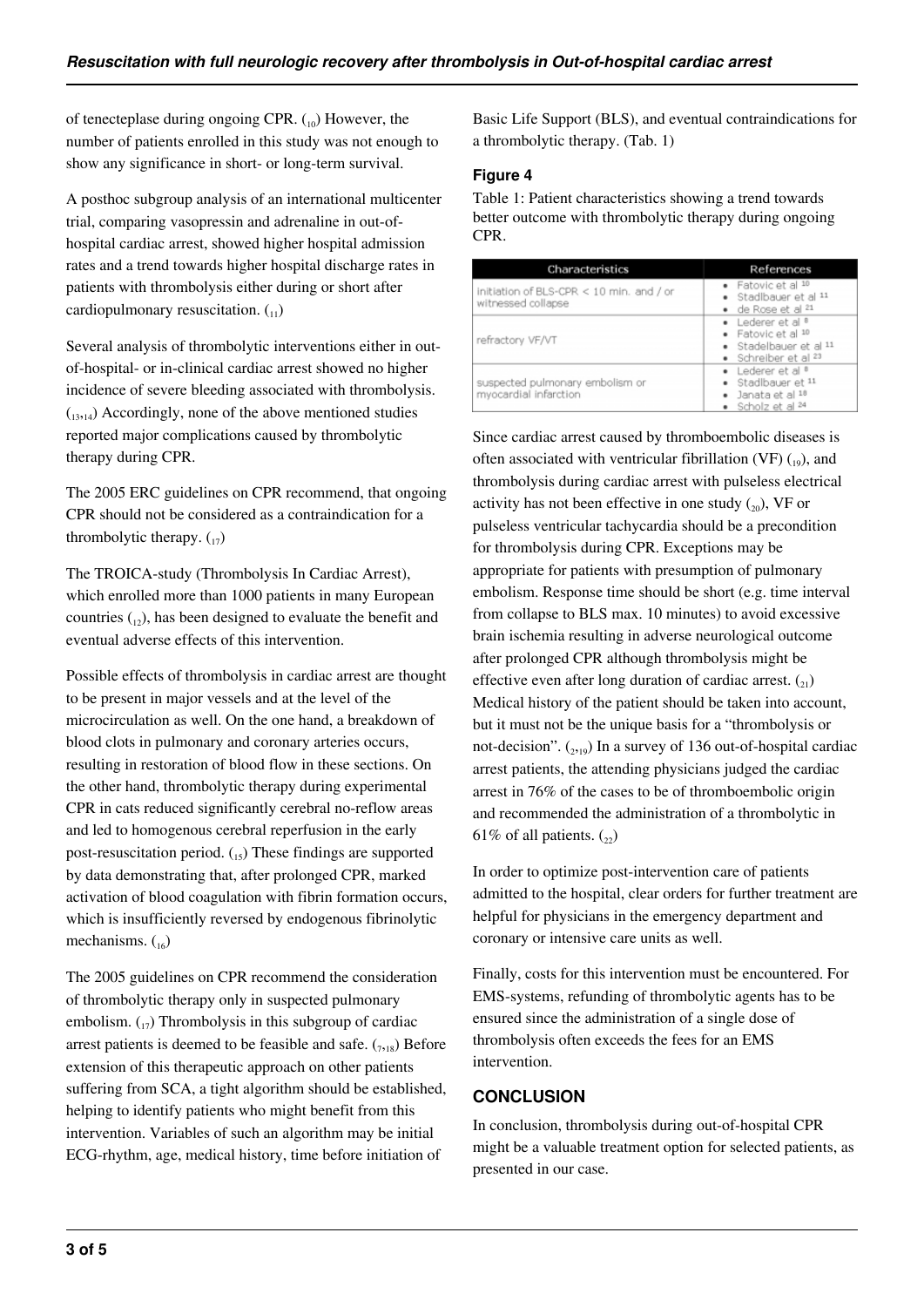## **CONFLICT OF INTEREST**

Hans P. Groechenig has received lecture fees from Boehringer Ingelheim but no financial support for this case

report was provided. The other authors (W. Grander, M.

Moritz, H.G. Lienhart) declare that they have no conflict of interest.

#### **References**

1. Meyer AD, Cameron PA, Smith KL, McNeil JJ (2000) Out-of-hospital cardiac arrest. MJA 172: 73-76 2. Spaulding CM, Joly M, Rosenberg A, Monchi M, Weber SN, Dhainaut JF et al. (1997) Immediate coronary angiography in survivors of out-of-hospital cardiac arrest. N Engl J Med 336: 1629-33 3. Larsen MP, Eisenberg MS, Cummins RO, Hallstrom AP (1993) Predicting survival from out-of-hospital cardiac arrest: a graphic model. Ann Emerg Med 22: 1652-1658 4. Stiell IG, Wells GA, Field B (2004) Advanced cardiac life support in out-of-hospital cardiac arrest. N Engl J Med 351: 647-656

5. Aliyev F, Habeb M, Babalik E, Karadag B (2005) Thrombolysis with streptokinase during cardiopulmonary resuscitation: a single center experience and review of the literature. J Thromb Thrombolysis 20: 169-173

6. Ruiz-Bailen M, Aguayo de Hoyos E, Serrano-Corcoles MC, Diaz-Castellanos MA, Ramos-Cuadra JA, Reina-Toral A (2001) Efficacy of thrombolysis in patients with acute myocardial infarction requiring cardiopulmonary resuscitation. Intensive Care Med 27: 1050-57

7. Ruiz-Bailen M, Aguayo de Hoyos E, Serrano-Corcoles MC, Diaz-Castellanos MA, Fiero-Roson JL, Ramos-Cuadra JA et al. (2001) Thrombolysis with recombinant tissue plasminogen activator during cardiopulmonary resuscitation in fulminant pulmonary embolism. A case series. Resuscitation 51: 97-101

8. Lederer W, Lichtenberger C, Pechlaner C, Kroesen G, Baubin M (2001) Recombinant tissue plasminogen activator during cardiopulmonary resuscitation in 108 patients with out-of-hospital cardiac arrest. Resuscitation 50: 71-76 9. Böttiger BW, Bode C, Kern S, Gries A, Gust R, Glatzer R et al.(2001) Efficacy and safety of thrombolytic therapy after initially unsuccessful cardiopulmonary resuscitation: a prospective clinical trial. Lancet 357: 1583-85

10. Fatovich DM, Dobb GJ, Clugston RA (2004) A pilot randomised trial of thrombolysis in cardiac arrest (The TICA trial). Resuscitation 61: 309-313

11. Stadlbauer KH, Krismer AC, Arntz HR, Mayr VD,

Lienhart HG, Böttiger BW et al. (2006) Effects of thrombolysis during out-of-hospital cardiopulmonary resuscitation. Am J Cardiol 97: 305-308 12. Spöhr F, Arntz HR, Bluhmki E, Bode C, Carli P, Chamberlain D et al. (2005) International multicenter trial protocol to assess the efficacy and safety of tenecteplase during cardiopulmonary resuscitation in patients with out-ofhospital cardiac arrest: the Thrombolysis in Cardiac Arrest (TROICA) Study. Eur J Clin Invest 35: 315-23 13. Spöhr F, Böttiger BW (2003) Safety of thrombolysis during cardiopulmonary resuscitation. Drug Saf 26: 367-79 14. Kurkciyan I, Meron G, Sterz F; Mullner M, Tobler K, Domanovits H et al. (2003) Major bleeding complications after cardiopulmonary resuscitation: impact of thrombolytic treatment. J Intern Med 253: 128-35 15. Fischer M, Böttiger BW, Popov-Cenic S, Hossmann KA

(1996) Thrombolysis using plasminogen activator and heparin reduces cerebral no-reflow after resuscitation from cardiac arrest: an experimental study in the cat. Intensive Care Med 22: 1214-23

16. Böttiger BW, Motsch J, Böhrer H, Böker T, Aulamnn M, Nawroth PP et al. (1995) Activation of blood coagulation after cardiac arrest is not balances adequately by activation of endogenous fibrinolysis. Circulation 92: 2572-78 17. European Resuscitation Council Guidelines 2005 for Resuscitation. Section 4. Advanced cardiac life support. Resuscitation 2005; 67S1: 39-86

18. Janata K, Holzer M, Kurkciyan I, Losert H, Riedmüller E, Pikula B et al. (2003) Major bleeding complications in cardiopulmonary resuscitation: the place of thrombolytic therapy in cardiac arrest due to massive pulmonary embolism. Resuscitation 57: 49-55

19. Silfvast T (1991) Cause of death in unsuccessful prehospital resuscitation. J Intern Med 229: 331-335 20. Abu-Laban RB, Christenson JM, Innes GD, van Beek CA, Wanger KP, McKnight RD et al. (2002) Tissue plasminogen activator in cardiac arrest with pulseless electrical activity. N Engl J Med 346: 1522-28

21. De Rose G, Parenti N, Fanciulli A (2005) Thrombolytic therapy during prolonged in-hospital cardiac arrest. Eur J Emerg Med 12: 95-98

22. Newman DH, Greenwald IB (2005) On-scene physician assessment of thromboembolic etiology in out-of-hospital cardiac arrest. J Emerg Med 28:13-17

23. Schreiber W, Gabriel D, Sterz F, Muellner M, Kuerkciyan I, Holzer M et al. (2002) Thrombolytic therapy after cardiac arrest and its effect on neurological outcome. Resuscitation 52: 63-69

24. Scholz KH, Hilmer T, Schuster S, Wojcik J, Kreuzer H, Tebbe U (1990) Thrombolysis in resuscitated patients with pulmonary embolism. Dtsch Med Wochenschr 115: 930-935